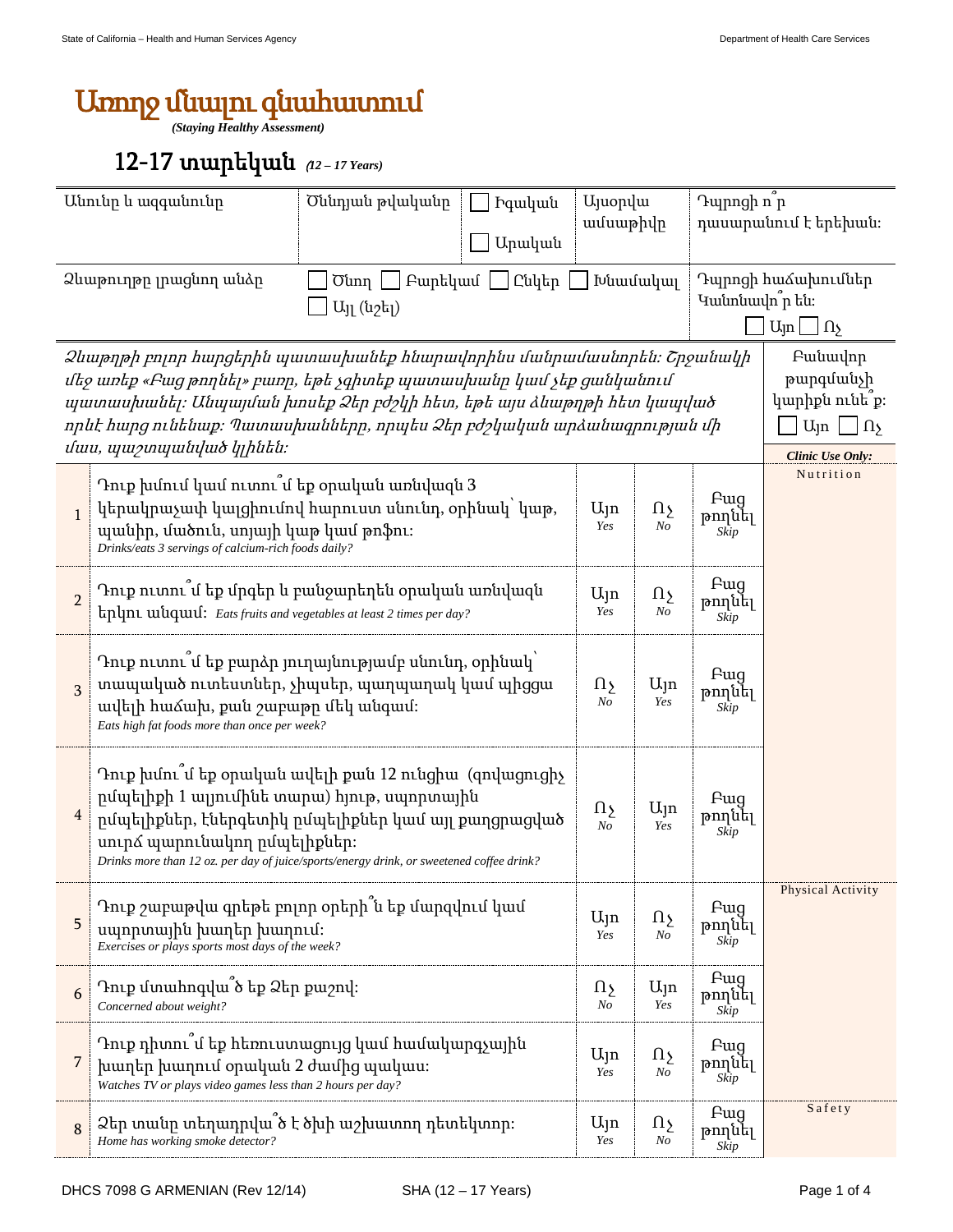| 9  | Ձեր տանը` հեռախոսի մոտ փակցվա՞ծ է Տոքսիկոլոգիական<br>կենտրոնի հեռախոսահամարը (800-222-1222):<br>Home has phone # of the Poison Control Center posted by phone?                                                                                 | $U_{\text{J}}$ n<br>Yes    | $\Omega$<br>$N_{O}$                 | <b>F</b> ug<br>թողնել<br>Skip |                               |
|----|------------------------------------------------------------------------------------------------------------------------------------------------------------------------------------------------------------------------------------------------|----------------------------|-------------------------------------|-------------------------------|-------------------------------|
| 10 | Երբ մեքենա եք վարում, Դուք մի շտ եք կապում<br>uufpuiqnuhutapp: Always wears a seatbelt when riding in a car?                                                                                                                                   | $U_{\parallel}$ n<br>Yes   | $\Omega$<br>N <sub>O</sub>          | <b>F</b> ug<br>թողնել<br>Skip |                               |
| 11 | Դուք ժամանակ անցկացնու՞մ եք մի տան մեջ, որտեղ զենք<br>$\mu$ <b>u:</b> Spends time in a home where a gun is kept?                                                                                                                               | $\Omega$<br>$N_{O}$        | $U_{\text{J}}$ n<br>Yes             | <b>F</b> ug<br>թողնել<br>Skip |                               |
| 12 | Դուք ժամանակ անցկացնու՞մ եք որևիցե մեկի հետ, ով<br>կրում է հրացան, դանակ կամ այլ տեսակի զենք։<br>Spends time with anyone who carries a gun, knife, or other weapon?                                                                            | $\Omega$<br>N <sub>O</sub> | $U_{\text{J}}$ n<br>Yes             | <b>F</b> ug<br>թողնել<br>Skip |                               |
| 13 | Դուք մի՞շտ եք կրում սաղավարտ երբ հեծանիվ,<br>անվատաղտակ կամ սկուտեր եք վարում։<br>Always wears a helmet when riding a bike, skateboard, or scooter?                                                                                            | $U_{\parallel}$ n<br>Yes   | $\Omega_{\Sigma}$<br>N <sub>O</sub> | Pwg<br>թողնել<br>Skip         |                               |
| 14 | Դուք երբևիցե եղե՞լ եք չարաշահման կամ բռնության<br>uluuuuntup: Ever witnessed abuse or violence?                                                                                                                                                | $\Omega$<br>N <sub>O</sub> | $U_{\parallel}$ n<br>Yes            | Pwg<br>թողնել<br>Skip         |                               |
| 15 | Վերջի տարվա ընթացքում Ձեզ ինչ-որ մեկը խփել,<br>ապտակել, ոտքով հարվածել, ֆիզիկապես վնասե՞լ է (կամ<br>Trup huy-nn utlphu yuuut 1 tp): Been hit, slapped, kicked, or physically<br>hurt by someone (or has he/she hurt someone) in the past year? | Ωչ<br>N <sub>O</sub>       | $U_{\text{J}}$ n<br>Yes             | <b>F</b> ug<br>թողնել<br>Skip |                               |
| 16 | Ձեզ երբևիցե ծաղրե՞լ են կամ Դուք անապահով զգացե՞լ եք<br>դպրոցում կամ Ձեր թաղամասում (կամ ինտերնետային<br>ծաղրի առարկա դարձե $\hat{a}$ լ եք)։<br>Ever been bullied or felt unsafe at school/neighborhood (or been cyber-bullied)?                | $\Omega$<br>$N_{O}$        | $U_{\parallel}$ n<br>Yes            | Pwg<br>թողնել<br>Skip         |                               |
| 17 | Դուք ամեն օր խոզանակով և ատամնաբուժական թելով<br>մաքրու՞մ եք ատամները։<br>Brushes and flosses teeth daily?                                                                                                                                     | Այո<br>Yes                 | $\Omega_{\Sigma}$<br>No             | Fwg<br>թողնել<br>Skip         | Dental Health                 |
| 18 | Դուք հաձա՞խ եք զգում տխրություն, ընկձվածություն կամ<br>hntumhuunntyantu: Often feels sad, down, or hopeless?                                                                                                                                   | $\Omega$<br>No             | $U_{\parallel}$ n<br>Yes            | <b>F</b> ug<br>թողնել<br>Skip | Mental Health                 |
| 19 | Դուք ժամանակ անցկացնու՞մ եք ծխող որևէ անձի հետ։<br>Spends time with anyone who smokes?                                                                                                                                                         | $\Omega$<br>No             | $U_{\text{J}}$ n<br>Yes             | <b>F</b> ug<br>թողնել<br>Skip | Alcohol, Tobacco,<br>Drug Use |
| 20 | Դուք ծխու՞մ եք սիգարետ կամ ծամու՞մ եք ծխախոտ։<br>Smokes cigarettes or chews tobacco?                                                                                                                                                           | $\Omega$<br>No             | $U_{\parallel}$ n<br>Yes            | Pwg<br>թողնել<br>Skip         |                               |
| 21 | Հաձույք ստանալու համար Դուք օգտագործում կամ<br>ներշնչու՞մ եք նյութեր, օրինակ՝ մարիխուանա, կոկային,<br>քրեք, մետամֆետամին (մետ), էքստազի և այլն։<br>Uses or sniffs any substance to get high?                                                   | $\Omega$<br>$N_{O}$        | $U_{\text{J}}$ n<br>Yes             | Fwg<br>թողնել<br>Skip         |                               |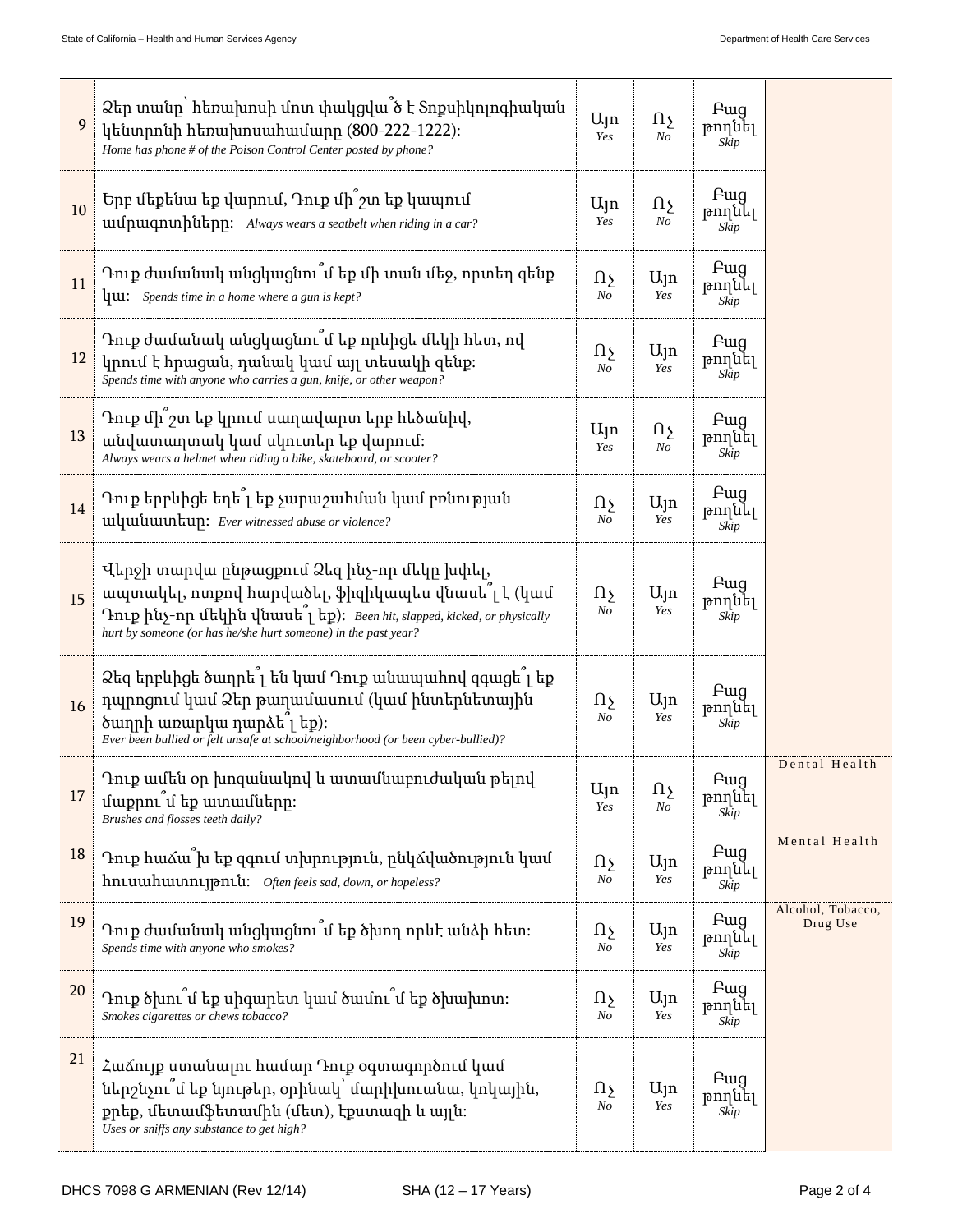—

| 22 | Դուք օգտագործու մ եք Ձեզ չնշանակված դեղորայք։<br>Uses medicines not prescribed for her/him?                                                                                                                                                                                                            | $\Omega$<br>N <sub>O</sub>          | $U_{\parallel}$ n<br>Yes | <b>F</b> ug<br>թողնել<br>Skip |               |
|----|--------------------------------------------------------------------------------------------------------------------------------------------------------------------------------------------------------------------------------------------------------------------------------------------------------|-------------------------------------|--------------------------|-------------------------------|---------------|
| 23 | Դուք օգտագործու՞մ եք ալկոհոլային խմիչքներ<br>շաբաթական մեկ անգամ կամ ավելի հաձախ։<br>Drinks alcohol once a week or more?                                                                                                                                                                               | $\Omega$<br>N <sub>O</sub>          | $U_{\parallel}$ n<br>Yes | Pug<br>թողնել<br>Skip         |               |
| 24 | Եթե ալկոհոլային խմիչք եք օգտագործում, արդյո ք<br>օգտագործում եք այնքան, որ արբեք կամ կորցնեք<br>գիտակցությունը։<br>If she/he drinks alcohol, drinks enough to get drunk or pass out?                                                                                                                   | $\Omega$<br>N <sub>O</sub>          | $U_{\parallel}$ n<br>Yes | <b>F</b> ug<br>թողնել<br>Skip |               |
| 25 | Դուք ունե ՞ք ընկերներ կամ ընտանիքի անդամներ, ովքեր<br>խնդիրներ ունեն թմրադեղերի կամ ալկոհոլի հետ։<br>Has friends/family members who have problems with drugs or alcohol?                                                                                                                               | $\Omega$<br>N <sub>O</sub>          | $U_{\parallel}$ n<br>Yes | <b>F</b> ug<br>թողնել<br>Skip |               |
|    | Դուք վարու՞մ եք ավտոմեքենա ոգելից խմիչք<br>օգտագործելուց հետո կամ նստու՞մ եք այն մեքենան, որի<br>վարորդը ոգելից խմիչք է օգտագործել կամ թմրադեղերի<br>$u$ qn $t$ gn $t$ plu $u$ unu $v$ $t$ : Drives a car after drinking, or rides in a car driven by<br>someone who has been drinking or using drugs? |                                     | $U_{\parallel}$ n<br>Yes | Pug<br>թողնել<br>Skip         |               |
|    | <u> Uեռական հարաբերությունների և ընտանիքի պլանավորման մասին Ձեր պատասխանները առանց Ձեր</u>                                                                                                                                                                                                             |                                     |                          |                               |               |
|    | Ձեզ երբևիցե բռնի կերպով կամ ձնշումներով պարտադրե՞լ                                                                                                                                                                                                                                                     | $\Omega$                            | $U_{\parallel}$ n        | Fwg                           | Sexual Issues |
| 27 | են սեռական հարաբերություններ ունենալ։<br>Ever been forced or pressured to have sex?                                                                                                                                                                                                                    | N <sub>O</sub>                      | Yes                      | թողնել<br>Skip                |               |
| 28 | Դուք երբևիցե ունեցե՞լ եք սեռական հարաբերություներ<br>(opuq, http://www.phb., https://www.phb/2010.in/.<br>pug pnn tp unu hungn uungut nung 35-hu.<br>Ever had sex (oral, vaginal, or anal)?                                                                                                            | $\Omega$<br>N <sub>O</sub>          | $U_{\parallel}$ n<br>Yes | Pug<br>թողնել<br>Skip         |               |
| 29 | Կարծու՞մ եք արդյոք, որ Դուք կամ Ձեր զուգրնկերը կարող<br>եք ունենալ սեռական ձանապարհով փոխանցվող վարակ,<br>օրինակ` խլամիդիա, գոնորեա, սեռական գորտնուկներ և<br>ungu: Thinks she/he or partner could have a STI?                                                                                         | $\Omega$<br>N <sub>O</sub>          | $U_{\parallel}$ n<br>Yes | <b>Fwg</b><br>թողնել<br>Skip  |               |
| 30 | Վերջի տարվա ընթացքում Դուք կամ Ձեր զուգընկեր(ներ)ը<br>սեռական հարաբերություններ ունեցե՞լ եք այլ մարդկանց<br>$h \text{t}$ . She/he or partner(s) had sex with other people in the past year?                                                                                                            | $\Omega_{\Sigma}$<br>N <sub>O</sub> | $U_{\text{J}}$ n<br>Yes  | <b>F</b> ug<br>թողնել<br>Skip |               |
| 31 | Վերջի տարվա ընթացքում Դուք կամ Ձեր զուգընկեր(ներ)ը<br>սեռական հարաբերություններ ունեցե <sup>՞</sup> լ եք առանց<br>հակաբեղմնավորիչ միջոցներ օգտագործելու։<br>She/he or partner(s) had sex without using birth control in the past year?                                                                 | $\Omega$<br>N <sub>O</sub>          | $U_{\text{J}}$ n<br>Yes  | <b>F</b> ug<br>թողնել<br>Skip |               |